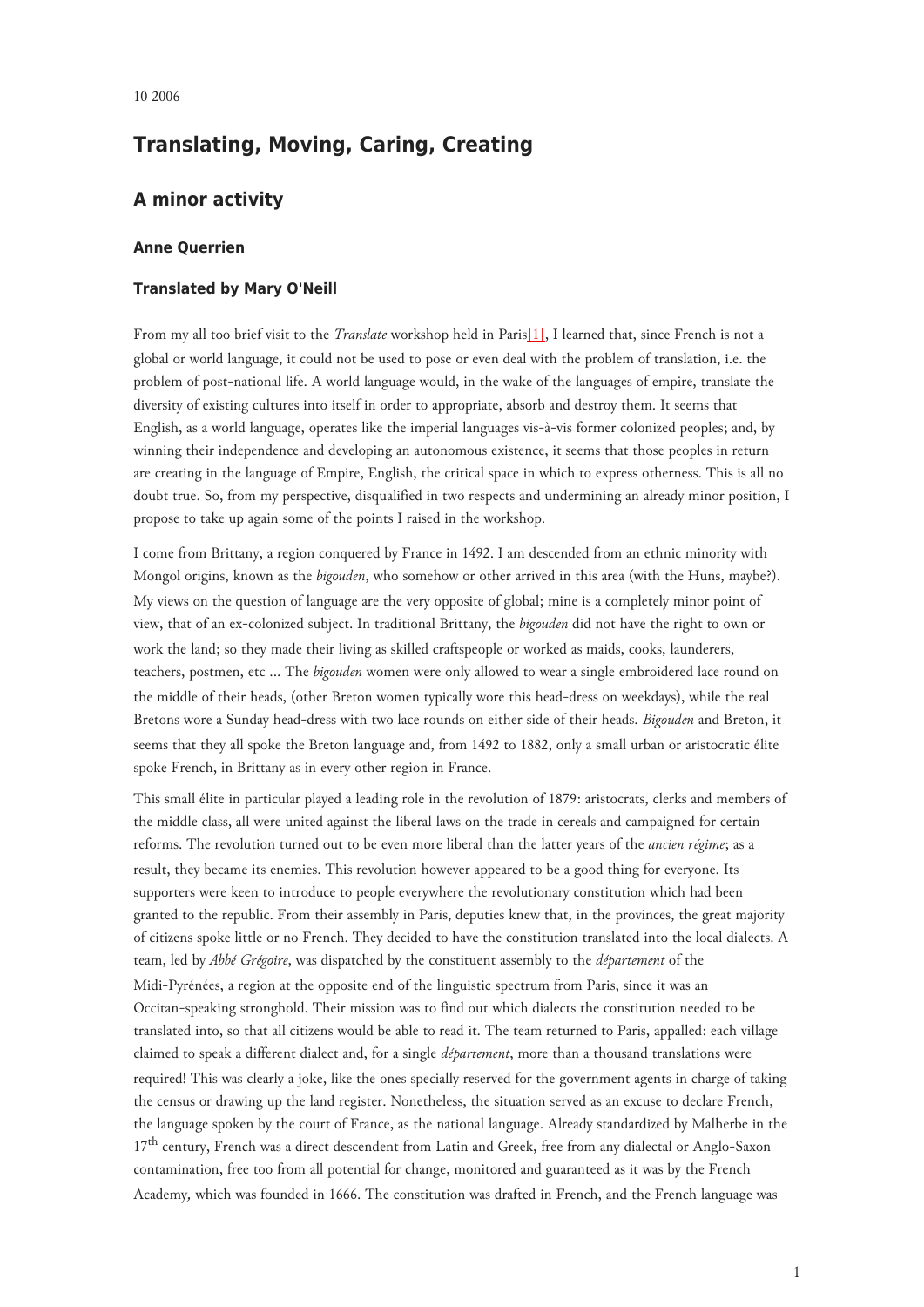constitutionally established as the basis for national unity.

<span id="page-1-0"></span>In 1870 France lost the war against Prussia; a besieged Paris was defended by its citizenry in revolt against the defeatist national government which organized the suppression of the Paris Commune from its refuge in Bordeaux. Paris was besieged by loyalist troops made up of, among others, French soldiers and officers released by the Prussians for this specific purpose. On 27 May 1871, the Commune was defeated and its premonitory social reforms were abolished. This politico-military upheaval led the élites to an awareness of the absence of any real sense of national unity, of the multiplicity of "*terroirs*" or local regions, each one with its own distinct dialect[.\[2\]](#page-5-1) Ten years later, in 1882, the education system became non-paying, secular and compulsory. It was officially charged with the task of imposing a homogeneous structure on the country as a whole, and obliging every single individual to speak the same language, the French of the court. Dialects, called *patois* from then onwards, were banned even in the school playground. Children caught speaking Breton were forced to wear their clogs strung around their necks; this punishment was called a "symbol". In every public place, signs reading "No spitting or speaking Breton" were posted. The local language, the distinctive accent became badges of shame. This shame was cleverly managed in the system governing the grading and posting of employees in the public service, starting with the teaching profession, whose role it was to drive forward the movement to promote a national identity. Much of what I describe in the Breton case applies to France as a whole, and particularly to what we know today as the overseas *départements* and territories.

<span id="page-1-1"></span>In this school with its pediment emblazoned with the words "Liberty, Fraternity, Equality", however, *bigouden* children suddenly found themselves on an equal footing with Breton children, and those formerly on the fringes were now on the same level socially as the more well-to-do. The loss of one's land, a stigma in rural society, became the incentive to acquire knowledge in the more urban educational structure, especially in those places which, historically, had always enjoyed a collective, communal life. Those who for want of better options intermarried became good students and then civil servants in the following generation; in the generation after that, they became senior civil servants. The *Centre national de la recherche scientifique*[\\*](#page-5-2) carried out an in-depth study of this phenomenon in the 1960s in the village of Plozévet, a community with a large *bigouden* population.[\[3\]](#page-5-3) Dispersed and promoted throughout the country, the *bigouden* became French and proud of it. Staunch defenders of the language which had selected them and of the standards of excellence which had been entrusted to them, they were also potentially future oppressors of people who, were they to acquire the same advantages, might well devalue positions which had been gained at great cost. The nationalism of the "integrated" French population is rooted in this history.

French, a language of emancipation, is becoming a language of repression, of distinction, of selection and exclusion: the social mechanisms by which it operates causes it to tarnish all the languages with which it comes in contact. It is difficult to teach French to a child, to a non-native, to all those who are distanced from the power of words. To learn French is to learn how to use power not so much to communicate as to dominate and control. In this French, this imperial language, translation is a process of acculturation, monopolization, possession, association with a legitimated, national body of knowledge. And the French person views English or any other language in the same light. It is a war of languages, with translation being used as a weapon and the translator in the role of a double agent.

<span id="page-1-2"></span>The minor (and undermining) perspective on this history is the point of view held by the enormous and largely unconscious grouping of those left over, the remainder created by this purification of the language and its transformation into an instrument of domination. "We are all in the dark", said the anthropologist Colette Pétonnet writing about the *banlieue*, the socially deprived suburbs of French cities.[\[4\]](#page-5-4) We are all in the dark, in a blur, lost among the particles which make up this shapeless remainder. In French, the word *mineur* also means miner, the one who digs holes below ground in search of valuable ore or precious metals; in the army, the *mineur* is even the sapper who digs holes for the mines that blow up the ground to be captured. In the animal world, it is the burrowing mole so dear to Karl Marx; or the rat with which our underground existence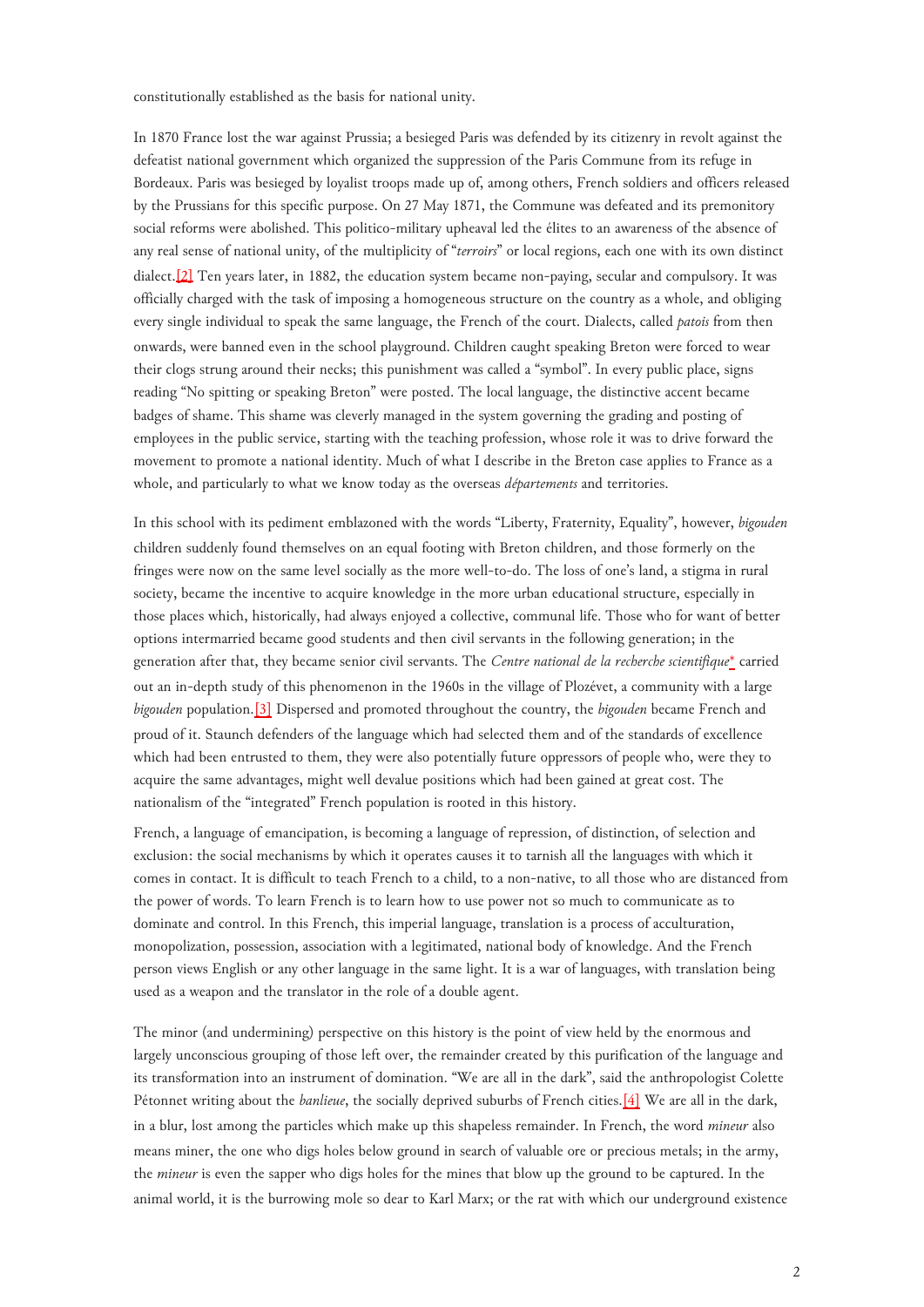is so closely associated, and which in times past allowed the plague described by Albert Camus to decimate  $us.[5]$  $us.[5]$ 

What I now propose to do is to analyse some acts of translation from this minor, underground perspective, marginalized on three counts within the world language, yet erecting bridges and digging tunnels between the lower case and the capital. I will examine the act of translation as movement, as care, as creation.

#### **Movement through translation**

<span id="page-2-0"></span>The English word *translation* carries the dual meaning of linguistic transfer and movement from one place to another. In French, however, *traduction* denotes a similar transfer from one language to another as far as sense is concerned, but *translation* signifies the transfer of an object, of property and more particularly of the remains of a deceased person from one place to another or from one person to another, according to the *Petit Robert* dictionary, the bible of self-taught intellectuals and printing workers. The translator operates this transition from one language to the other but, as the word *translation* (in its mathematical sense) implies, he/she does so according to an oriented translation vector of fixed value, i.e. the translator's personal assessment of the gap between the two languages, he/she being located at some intervening point between the two. The position is not the translator's own; it is rather a position marked by the time and the context of which he/she is a part. It is in fact the position of the editor who has selected the translator to do the work. No doubt the editor's position between the two languages is different again. Neither the editor nor the translator will read the source text in exactly the same way; they will never wholly agree on the most meaningful words for successive presentations to the booksellers, then the press release, followed by the critical reception, and finally the public response. Translation and publication are stages in a test which of necessity involves some degree of transfer, of betrayal: *traddutori traditori* ['translators are traitors'] as the Italian saying goes. But if thinking is translation and therefore betrayal as Heidegger says, quoting the Italian phrase in *Qu'appelle-t-on penser ?[\[6\]](#page-5-6),* it is because thinking involves a shifting of references. It means calling up different references in the dominant language, the only language capable of paying the translators well enough to claim all forms of thought for itself. Yet it also involves levering open the cracks between these references, destabilizing certainties, causing them to waver, mining under and undermining the dominant referent. The minor, undermining art of translation sometimes operates within the same language. The French language, now a language of power cut off from its traditional oral and poetic functions, has changed enormously since the Middle Ages. Andrée May's study "Le discours de la servitude volontaire d'Etienne de la Boétie"[\[7\]](#page-5-7) is a good example of this. First, she analyses the four translations into French of the short story *Bartleby* by Melville*,* in particular the translation of the famous phrase "I prefer not to", and notes how each translator chooses a different register. Each of the four translations is different, opening up as many very different horizons for the reader. In each case, the Bartleby character is interpreted in a different way and translated (in a mathematical sense) to the translator's universe; Gilles Deleuze, for instance, doesn't translate the character at all in his preface to the last edition of the short story.

<span id="page-2-2"></span><span id="page-2-1"></span>La Boétie's text was written in the mid-16<sup>th</sup> century, a period that saw the establishment of a court society that, in a matter of a century, would nurture the official, republican French language we know today. In his text, La Boétie wonders what leads people to willingly become slaves in court society, and what makes them want to leave their local regions in order to become, at their own expense, tiny cogs in the machinery of power. "La Boétie's rhetorical strategy is characterized by a reduplication of questions, a reduplication of answers, by the stubborn quest for the word to express the indefinable and the resultant abundance of names, none of which is the final word."[\[8\]](#page-5-8) The first translation into "modern French" was written during the Restoration in the 19<sup>th</sup> century, just after the revolutionary and Bonapartist period. By the translator's own admission, the text was adapted to the taste of the contemporary reader who was fond of denouncing all forms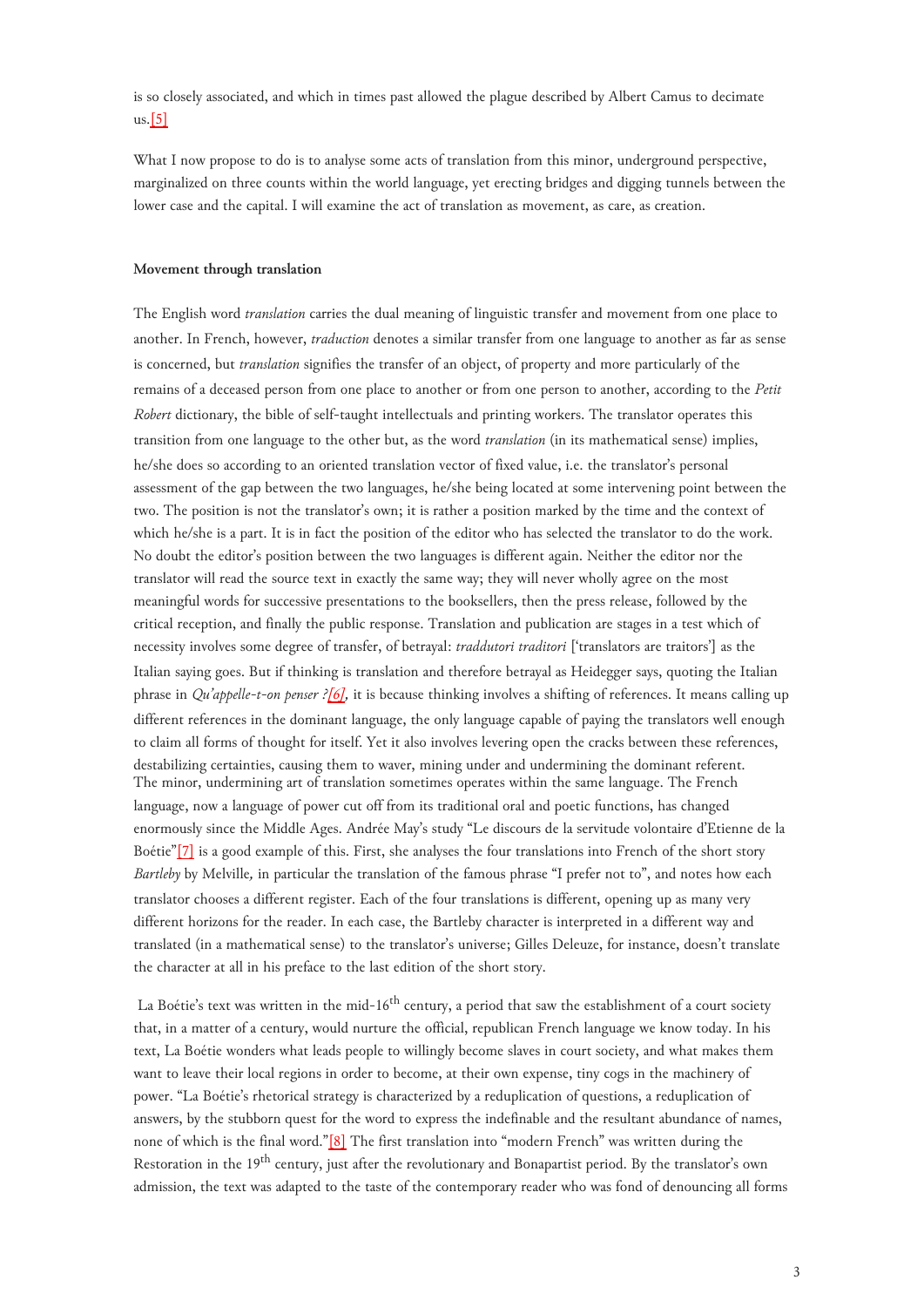of power and especially the restored monarchy. But the rhythm has been changed, the repetitions excised, original words have simply been "translated" to the 19<sup>th</sup> century, when the translation was written; for instance, the word *mirmidon* (taken from a song of the period) is replaced by *hommeau* (which in the 20<sup>th</sup> century would be translated as "little man"). The text has been reduced to a lampoon, historicized, appropriated and, later, will be illegible in another context. While the original text represents a questioning of the self using the first person singular, the interrogatory plural 'you' that is used to address the reader in the translation, takes the desire for servitude as a relentless driver for an alleged compromise of the reader's principles; or else it feeds the reader's scorn for others by using the vague, cowardly pronoun '*one'*. The quest for liberty has become a populist accusation.

New interpretations appeared after July 1830, which shifted the emphasis from an analysis of the desire for servitude towards a description of universal methods of domination: the equality and liberty granted by nature were too weak to withstand enslavement by these methods. Once again, La Boétie was betrayed. Subsequent translations did not conceal the problem of enslavement but tried to explain it by postulating a desire for national and social unity, when La Boétie had specifically aimed his text directly "against one man", a fact underlined in a pirate edition by the Calvinists of the original text which appeared shortly after the first publication. The socialists, and subsequently the anthropologist Pierre Clastres, saw the text as dramatizing the need to fight against the formation of the modern State, an inevitable outcome nevertheless given the divisions inherent in society. According to them, La Boétie described the emergence of the despot. A new and recent interpreter, Jean-Michel Rey, stresses that power, as the ultimate representative of our own individual desire for domination, has its very basis in our willingness to concede everything to it. To obey in order to be obeyed, the chains of enslavement are reproduced, but with the support of psychoanalysis, in an imaginary world, in an illusion. For La Boétie, however, the question was real: how do you avoid being like everyone else?

The translator has moved with the times, translating the text from one context to another. As he/she selects the words to insert the text into his/her own context, the translator produces a second representation and then sets the results of both processes face to face: the interrogative force of the original text, able to stand the test of time and the transient fragility of a context-bound readership and a voracious conjunction of circumstances. The text is quite literally different, losing as always in translation; it is an equivalent, it moves and is ready to begin again.

#### **Caring through translation**

<span id="page-3-0"></span>Establishing a relationship between different cultural contexts also shapes the foreign community, migrant workers in the main. The violence of the former colonial relationship reappears in the (French) national territory in the form of degrading prejudices. These are articulated in the mechanisms of the workplace and the courts, in practical, financial concerns, and in an entire apparatus of segregation and categorization. In what may even be considered an unconscious reflex, the new arrivals are consigned to the lowest level by every available means, especially when they come from the former colonies. Norbert Elias has shown in *Logiques de l'exclusion* that, even outside of any racially-motivated context, the instinct to defend oneself against the other is almost animal-like and highly sophisticated $[9]$ . Self-defence in turn acts as a mirror and, by fending off prejudice, actually legitimizes it. The work of Erving Goffman<sup>[10]</sup> in the United States and John Gumperz[\[11\]](#page-5-11) in Britain has critically dismantled these interactions, which are not just a playing out of the mechanisms of domination, but reveal the real capacity to shape social reality in line with the dominant expectations of the moment. Distance from the norm leads – translates - offenders into the offices of the specialists in mediation, the social workers, the legal advisors or the doctors. The manner in which language is used in these official contexts reigns supreme, while the silent interaction of the streets allows greater scope for freedom, including unfortunately the freedom to act aggressively. Tobie Nathan, and the Georges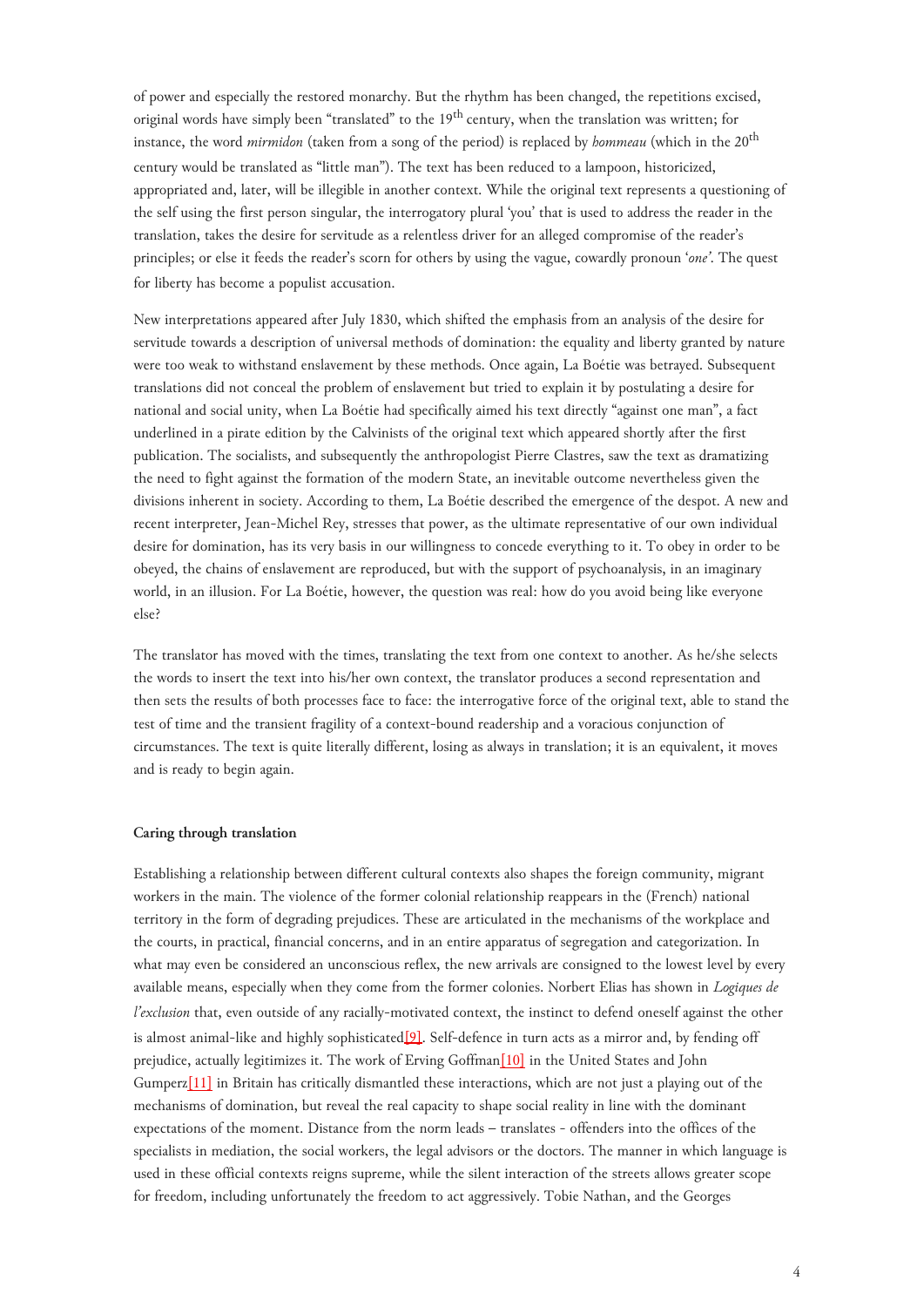Devereux centre have specialized in the care of migrants with mental health problems. Here, the translator's role involves using the patients' own language to re-interpret the doctor's questions, ideas and suggestions for them. Tobie Nathan, analysing his own professional experience, puts forward the idea that a person can only be treated in the way that person's mother, or perhaps father, has been treated; it is the only form of treatment that people have faith in[.\[12\]](#page-5-12) Now therapy is a matter of faith. So, like many other psychiatrists, he strives to acquire information about traditional therapies, to find out how they are used, and to use them if necessary. The act of translation goes beyond language towards a recreation of life in the old country, at least here in the place where the patients are cared for, which is offered as a transitional space.

This experience contrasts with all the adaptive theories of psychiatric practice. According to these, mental health problems are either physical deficiencies that can be minimized by the surgical interventions and medical treatments which have become increasingly available through the advances in science, or they are cultural deficiencies stemming from a lack of the basic references typically enjoyed by members of the "host" society, i.e. the dominant one. This second hypothesis is all the more unacceptable as the migrants' level of early education increases and as the problems of social adjustment being referred to the mental health services also affect the "second generation". My experience of teaching at a university in the *banlieue* and my involvement with these young people has shown me the gap that exists between different representations of the same material and social environment: life in the "housing project" is like village life, a space where people interconnect and get to know each other, under local control, whereas the teacher sees it only as an anonymous space. The entrance to the housing project is the only public space where the outsider is assessed and left alone if he seems harmless, or where he is turned away if he is perceived as a threat; but the teacher sees it as a checkpoint. Between the two representations, two lines of flight confront each other, not just one: the changes which this encounter will bring to two life stories are tenuous. Translation here is unilateral and major, the acceptance of one person into the space of the other is not reciprocated, but inscribed in a relationship of teaching, translation, integration.

The last revolt in the French suburbs in November 2005 was said to be mute, voiceless: there were no watchwords, no leaders, no explanations, just burning cars or sometimes a school, a gym, a theatre in flames, "something we gave them", "something we did for them". The words, the interpretation, came from across the divide, from those looking on, whose solution was to allow a few individuals to cross that divide, to come and join those who had properly integrated, to become part of the republican elite by leaving their housing projects, just like the people who, a century earlier, had left their local regions. The solution was not to lift the community out of its subaltern status, or to translate its aspirations into the language of the masters, but to leave that community behind. Some of those who will ultimately fail in this career towards integration may well become translators ...

#### **Creating through translation**

<span id="page-4-0"></span>The French Caribbean poet Edouard Glissant<sup>[13]</sup> and the anthropologist Ulf Hannerz<sup>[14]</sup> offer another perspective: our world is undergoing a process of creolization, becoming a language-production factory where, it is true, a great many languages are being lost as UNESCO reminds us, but where languages are also multiplying and distinguishing themselves even more. Language is less of an interface between a community and the natural world; it has become an expressive material which people can use to compose their own score, draw up their own existential itinerary, draw their own line and play their own card. In an era where the work of art is technically reproducibl[e\[15\]](#page-5-15), translation transfers inherited materials into another context and makes them available for assembly within the framework of a relational aesthetic.[\[16\]](#page-5-16)